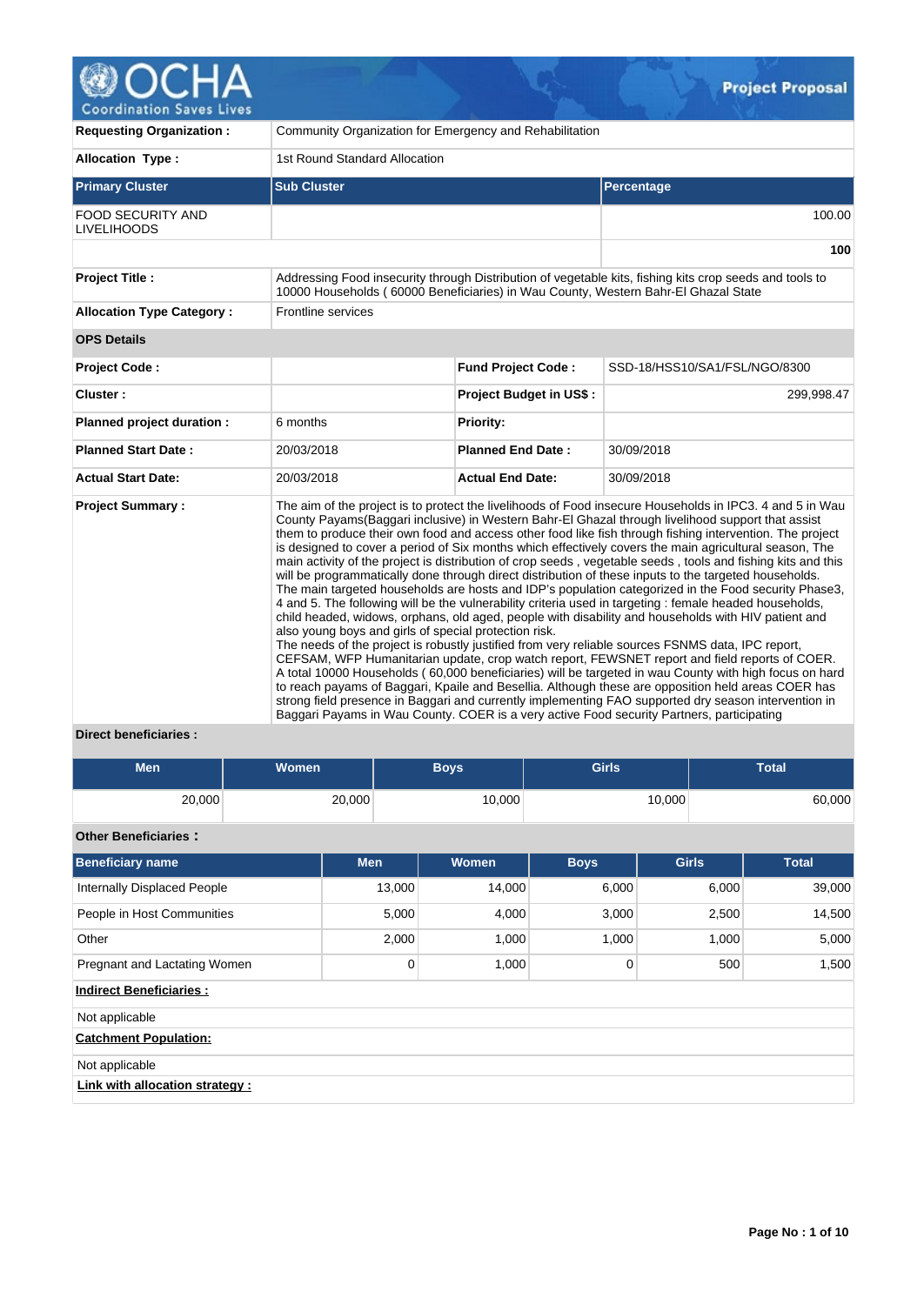The project design, strategy and activities falls within FSL cluster objective 2 which is protection of livelihoods through distribtuion of main crop kit , vegetable kits and fishing kits. As overtly explained. The FSL cluster objective is inline with the 2018 HRP strategy for south Sudan. The project is also focusing on displaced population and this correspond to the OCHA allocation criteria of high level of displacement ( protection crisis. The project will be implemented in Western Bahr-El Ghazal specifically in Wau and Jur River Counties. This strategy is also inline with the FSL targeting and prioritization for this allocation.

The project activities also currently falls the seasonality of of the activities proposed. Thus in line with the allocation strategy. As a result of the project assumes also saffered for the seasonally of or the ast these linkage the project should therefore be considered for upport.

### **Sub-Grants to Implementing Partners :**

| <b>Partner Name</b>                                   | <b>Partner Type</b> | <b>Budget in US\$</b>       |  |
|-------------------------------------------------------|---------------------|-----------------------------|--|
|                                                       |                     |                             |  |
|                                                       |                     |                             |  |
|                                                       |                     |                             |  |
| Other funding secured for the same project (to date): |                     |                             |  |
|                                                       |                     |                             |  |
| <b>Other Funding Source</b>                           |                     | <b>Other Funding Amount</b> |  |

## **Organization focal point :**

| <b>Name</b>    | <b>Title</b>              | Email                | <b>IPhone</b> |
|----------------|---------------------------|----------------------|---------------|
| Alfred Khamis  | <b>Executive Director</b> | coerssudan@gmail.com | 0955161558    |
| Mazindo Cosmos | <b>Finance Officer</b>    | coerssuda@gmail.com  | 0916006385    |

## **BACKGROUND**

## **1. Humanitarian context analysis**

South Sudan Continue to face an escalating Humanitarian crisis since the December 2013 conflict started. The conflict which is mainly responsible for the deteoriated Humanitarian situation has extended to other parts of the state specifically Western Bahr-Ghazal . The Conflict have led huge displacement of the population. In the WFP news bulletin, it is updated that UNOCHA reported that 2 million people are internally displaced, UNHCR indicates that 1.95 million are refugees mainly in neighboring Countries. According to UNMISS as at as of 18 August 2016, the estimated number of civilians seeking safety in six Protection of Civilians (PoC) sites located on UNMISS bases is 196,961 including 99,9376 in Bentiu, 32,719 in Malakal, 35,749 in Juba UN House, 3,546 in Juba Tomping, 2,004 in Bor, 700 in Melut and 219 in Wau, AA 22,087. (UNMISS 22nd August update). OCHA Humanitarian update( issue 12 /23august, 2016 indicated 197,000 IDP's are in the POC sites . Another OCHA Humanitarian update further indicated that more than 83,100 people are estimated to be displaced in the areas in and around Wau town following intense fighting in late June and ongoing skirmishes and attacks in July. This includes at least 44,300 internally displaced people (IDPs) sheltering at various locations in Wau town, including in the UNMISS protected area, the Catholic Cathedral, South Sudan Red Cross (SSRC) and Nazareth compounds. In addition, more than 38,800 people are estimated to be displaced in the Greater Baggari Area - including in Biringi, Ngo Halima, Tadu, and Ngisa - and Mboro. This includes an estimated 15,000 to 20,000 people who were re-displaced by fighting in the Greater Baggari Area in mid-July, forcing them to flee further into the bush.( OCHA Humanitarian Update Bulletin issue 10, 22 nd July, 2016). Reach January 2018 report indicated that in Wau County, The number of internally displaced persons (IDPs) in the country stood at about 1.9 million in November, 2017. The number of refugees in neighbouring countries was close to 2.1 million, of which over 1.6 million new arrivals were recorded since July 2016, when the conflict spread into the Greater Equatoria region. Crop watch report 2018

• The conflict in South Sudan have not only led to the wave of huge displacement but have contributed to significant Food insecurity in the Country. According to the latest IPC report In January 2018, 5.3 million people (48% of the population) are estimated to be facing Crisis and Emergency (IPC Phases 3 and 4) acute food insecurity, out of which 1 million people are facing Emergency (IPC Phase 4) acute food insecurity. Compared with the same time last year, this reflects a 40% increase in the population facing severe food insecurity in the postharvest season. Former Wau State Counties narrowly escaped Famine . As the IPC report indicated Since the September 2017 IPC release, a combination of harvests and humanitarian assistance in the last quarter of 2017 prevented worsening food insecurity for populations in 17 counties and have pulled projected populations out of IPC Phase 5 (Catastrophe) in Wau, Ayod, Nyirol and Kapoeta East, and prevented an Elevated Risk of Famine in the greater Baggari sub-area of Western Bahr el Ghazal.

• The deteoriating humanitarian situation is similarly contributed to by the high inflation that the country is facing. According to WFP South Sudan Marketing Bulletin issue 12 th August, 2016 ,The South Sudan July 2016 inflation rate reached a historic high of 661.3 percent yearon-year, more than double the 309.6 percent in June, due to a 778.6 percent rise in food and non-alcoholic drink costs following the recent renewed fighting in Juba. Prices rose 77.7 percent month-on-month in July surpassing the hyperinflation threshold1. The entire Country thus is experiencing a very complex humanitarian situation.

### **2. Needs assessment**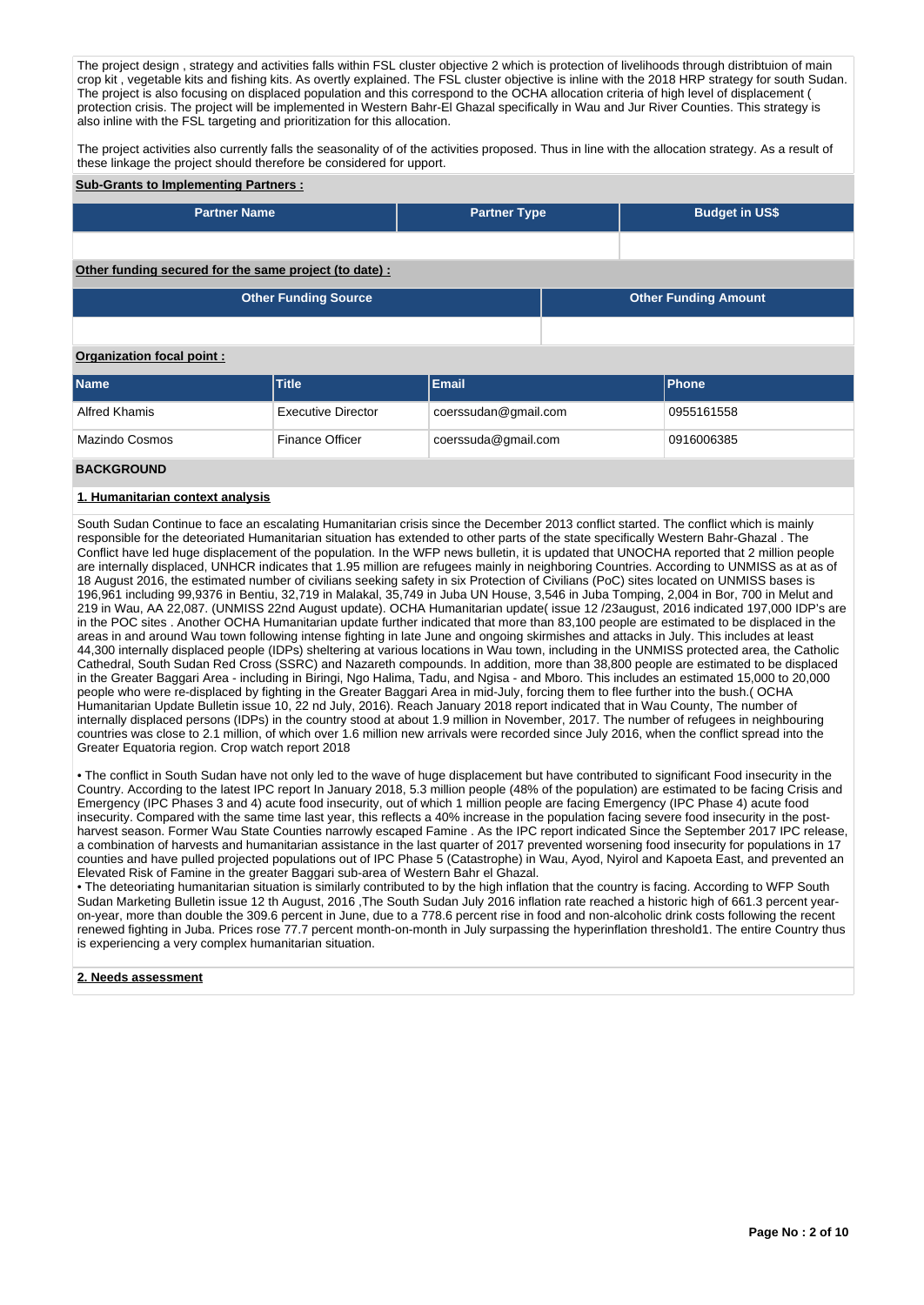As overtly explained in the Humanitarian context analysis, the food security need of the Country is very high. Various assessment documents clearly provide this evidence. According to the recent FEWNET outlook FEWSNET report ( South Sudan Food Security Outlook October 2017- May 2018Widespread food insecurity occurred during the peak of the 2017 lean season (July/August), with some households experiencing an extreme lack of food equivalent to Catastrophe (IPC Phase 5). Data from Round 20 of the Food Security and Nutrition Monitoring Systems (FSNMS) and corroborating evidence from key informants suggests Greater Baggari of Wau, Leer of Unity, Ayod and Nyirol of Jonglei, Tonj North and Tonj South of Warrap, Rumbek North and Yirol West of Lakes, and Kapoeta East of Eastern Equatoria were the most likely locations of significant Phase 5 populations during this period. However, data suggest that Phase 5 populations may have been present in as many as 19 counties.

According to recent interagency assessment conducted in greater Baggari, Wau County (Nutrition report 23rd to 26th August, 2017, acute malnutrition prevalence remains at castratophic in Mboro (SAM 16.7%, MAM 21.3%, and GAM 38.1%). Famine in Greater Baggari area in Wau is eminent with the nutritional trend. South Sudan crop watch update September 2017 reported of The cropping season is characterized by heavy infestation of crop weeds, diseases and insect pests, including Striga (parasitic weed on sorghum and maize) in most areas and presence of relatively new pests particularly Fall Armyworm (FAW) in some areas. Common diseases were sorghum smut and groundnut leaf spot.

Annual crop watch report 2018 report of significant cereal deficit. As the report purported with an estimated 11.4 million in mid-2018, the overall cereal deficit in the January- December 2018, it is estimated at about 482 000 tonnes, 26 percent above the deficit estimated for 2017. The poor performances of the 2017 cropping season is due to the combination of reduced number of farming households and lower than average area planted per household as a result of the increased intensity and scale of the conflict. The most significant reductions of harvested area occurred in Central Equatoria (-48 percent) and Western Bahr el Ghazal (-28 percent). Cereal prices declined in the second semester of 2017 as newly harvested crops entered markets, but in late 2017 hey were still up to twice the levels of 12 months earlier and more than seven times higher than 24 months t earlier. This is related to limited supplies, insecurity related market disruptions, high inflation and a weak local currency.

REACH January 2018 Wau County Food security and Livelihood situation report similarly indicated that only 20% access food through cultivation and the livelihood coping strategies is mainly by collecting wild food.

The primary cause of the food deficit is that people did not cultivate their farms as they lost their inputs and seed stock. The most affected categories of people are women and youths. Women in addition to the food insecurity that they are faced are also at high protection risk of been raped, kidnapped or kill as they find their livelihoods. Youths are at risk of been conscripted into the fighting forces. This is also another trend happening because of lack of access to food.

There is therefore need to implement such as quick impact Food security project that will address the food gap, increase people's access to food through distribution of fishing kits, crop seeds and vegetable seeds

## **3. Description Of Beneficiaries**

The targeted beneficiaries are within the Household categories of host or IDPs population . these people has been identified through vulnerability mapping which takes into consideration female headed households, child headed households, people with disability; Household living with family member HIV, farmers that lost their seeds to looting , farmers that lost their harvest to flooding , dry spell. These beneficiaries are further identified through a consultative community process where the vulnerability criteria was developed and agreed.

## **4. Grant Request Justification**

Needs has been identified from several sources CFSAM ( crop assessment), south Sudan crop watch, FSNMS and field observation by COER staff. According to South Sudan crop Watch ( overview of cereal production in 2017, it indicates that net cereal production in 2017 (taking into consideration post harvest losses and seed use) in the traditional sector is estimated at 764107 tonnes, which is a decrease of 7.5 percent from 2016. it also 14 percent below the average of the previous five years showing the smallest output since the start of the conflict.The report further mentioned that the deficit is 26 percent above the deficit estimated in 2017. the reason is for poor performance is due to the combination of reduced number of farming households and lower average area planted as a result of increased intensity and scale of the conflict. the most significant reductions of harvest area occurred in Western Bahr-El Ghazal (-28%) . The conflict which has been the major factor responsible for the deficit have subsided. However farmers lost the basic planting inputs and livelihood assets. The proposed intervention will contribute to improved access to food hence cereal deficit gap will be narrow and hunger gap significant reduced. Due to the seasonality of agricultural activities support for crop seed, tools, vegetable seeds and fishing kits are the most appropriate to address the current need

## **5. Complementarity**

Currently COER is implementing a five months dry season supported intervention in Baggari and Wau North Payams. funded by UNFAO. The activity is also providing fishing and vegetable kits to targeted households that missed the main cropping season. The project will therefore complement the current dry season intervention as it will be strategically address the hunger gap period if the vulnerable households that benefited from the dry seaon support intervention are re- supported. It will increase and improve their access to food.

## **LOGICAL FRAMEWORK**

### **Overall project objective**

To contribute to improved Food security situation amongst 10000HH ( 60000 beneficiaries) that are faced with severe hunger and destitution in Wau and Jur River County

| <b>FOOD SECURITY AND LIVELIHOODS</b>                                                                                    |                                                                                                |                                 |  |  |  |  |  |  |  |  |
|-------------------------------------------------------------------------------------------------------------------------|------------------------------------------------------------------------------------------------|---------------------------------|--|--|--|--|--|--|--|--|
| <b>Cluster objectives</b>                                                                                               | <b>Strategic Response Plan (SRP) objectives</b>                                                | <b>Percentage of activities</b> |  |  |  |  |  |  |  |  |
| Protect, stabilize and safeguard rural and<br>urban livelihoods to improve food availability<br>and reduce the food gap | SO3: Support at-risk communities to sustain<br>their capacity to cope with significant threats | 100                             |  |  |  |  |  |  |  |  |

**Contribution to Cluster/Sector Objectives :** This project will contribute to the achievement of the Food security Cluster objective 2 by ensuring that targeted beneficiaries are supported to produce their own food and fend their own food ( through fishing). By so doing their livelihood is protected.

### **Outcome 1**

Increased Access to food through own production and fishing amongst 10000 Households that are faced with high food insecurity

## **Output 1.1**

**Description**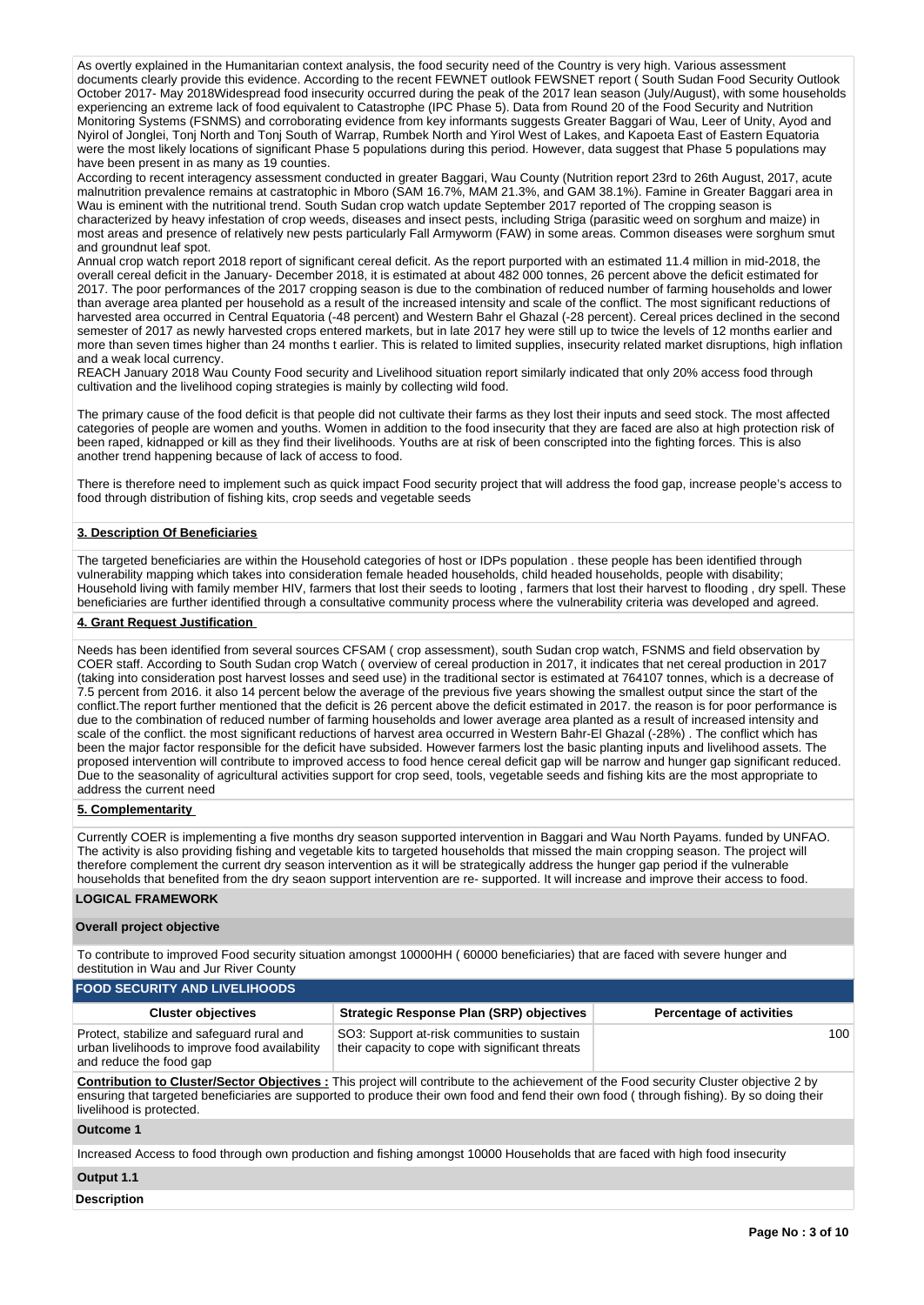# **Assumptions & Risks**

| Security continue to improve<br>Funds available on time                                                                                          |                                                                          |                                                                                             |            |                                |            |                   |                     |  |  |  |
|--------------------------------------------------------------------------------------------------------------------------------------------------|--------------------------------------------------------------------------|---------------------------------------------------------------------------------------------|------------|--------------------------------|------------|-------------------|---------------------|--|--|--|
| <b>Indicators</b>                                                                                                                                |                                                                          |                                                                                             |            |                                |            |                   |                     |  |  |  |
|                                                                                                                                                  |                                                                          |                                                                                             |            | <b>End cycle beneficiaries</b> |            |                   | <b>End</b><br>cycle |  |  |  |
| Code                                                                                                                                             | <b>Cluster</b>                                                           | <b>Indicator</b>                                                                            | <b>Men</b> | Women                          |            | <b>Boys</b> Girls | <b>Target</b>       |  |  |  |
| Indicator 1.1.1                                                                                                                                  | <b>FOOD SECURITY AND</b><br><b>LIVELIHOODS</b>                           | (Frontline Services) Quantity of crop seeds<br>distributed (Kg)                             |            |                                |            |                   | 36,000              |  |  |  |
| Quarterly report                                                                                                                                 | <b>Means of Verification:</b> Distribution list                          |                                                                                             |            |                                |            |                   |                     |  |  |  |
| Final report<br>Indicator 1.1.2                                                                                                                  | <b>FOOD SECURITY AND</b><br><b>LIVELIHOODS</b>                           | (Frontline Services) Number of people provided<br>with crops seeds                          | 12,00<br>0 | 12,000                         | 6,00<br>0  | 6,00<br>0         | 36,000              |  |  |  |
| <b>Means of Verification:</b> Distribution list<br>Quarterly report<br>Post distribution monitoring report<br>Field visit report<br>Final report |                                                                          |                                                                                             |            |                                |            |                   |                     |  |  |  |
| <b>Activities</b>                                                                                                                                |                                                                          |                                                                                             |            |                                |            |                   |                     |  |  |  |
| Activity 1.1.1                                                                                                                                   |                                                                          |                                                                                             |            |                                |            |                   |                     |  |  |  |
|                                                                                                                                                  | Community sensitization and mobilization                                 |                                                                                             |            |                                |            |                   |                     |  |  |  |
| Activity 1.1.2                                                                                                                                   |                                                                          |                                                                                             |            |                                |            |                   |                     |  |  |  |
|                                                                                                                                                  | Identification of targeted beneficaries                                  |                                                                                             |            |                                |            |                   |                     |  |  |  |
| Activity 1.1.3                                                                                                                                   |                                                                          |                                                                                             |            |                                |            |                   |                     |  |  |  |
|                                                                                                                                                  | Collection and preposition of crop kits from pipeline (FAO)              |                                                                                             |            |                                |            |                   |                     |  |  |  |
| Activity 1.1.4                                                                                                                                   |                                                                          |                                                                                             |            |                                |            |                   |                     |  |  |  |
|                                                                                                                                                  |                                                                          | Distribution of crop kit, vegetable kits and tools to 6000 Households (36000 beneficiaries) |            |                                |            |                   |                     |  |  |  |
| Activity 1.1.5                                                                                                                                   |                                                                          |                                                                                             |            |                                |            |                   |                     |  |  |  |
| Post distribution monitoring                                                                                                                     |                                                                          |                                                                                             |            |                                |            |                   |                     |  |  |  |
| Activity 1.1.6                                                                                                                                   |                                                                          |                                                                                             |            |                                |            |                   |                     |  |  |  |
|                                                                                                                                                  | Training of community management committee for AAP activities            |                                                                                             |            |                                |            |                   |                     |  |  |  |
| Activity 1.1.7                                                                                                                                   |                                                                          |                                                                                             |            |                                |            |                   |                     |  |  |  |
|                                                                                                                                                  | Conduct corps, vegetable assesment                                       |                                                                                             |            |                                |            |                   |                     |  |  |  |
| Activity 1.1.8                                                                                                                                   |                                                                          |                                                                                             |            |                                |            |                   |                     |  |  |  |
|                                                                                                                                                  | Data collection of the beneficiaries for both crops and vegetables kits, |                                                                                             |            |                                |            |                   |                     |  |  |  |
| Output 1.2                                                                                                                                       |                                                                          |                                                                                             |            |                                |            |                   |                     |  |  |  |
| <b>Description</b>                                                                                                                               |                                                                          |                                                                                             |            |                                |            |                   |                     |  |  |  |
|                                                                                                                                                  |                                                                          | Fishing kits distribution completed with 4000 Households (24000 beneficiaries)              |            |                                |            |                   |                     |  |  |  |
| <b>Assumptions &amp; Risks</b>                                                                                                                   |                                                                          |                                                                                             |            |                                |            |                   |                     |  |  |  |
| Security remains calm<br>Funds available                                                                                                         | Fishing ground remains accessible                                        |                                                                                             |            |                                |            |                   |                     |  |  |  |
| <b>Indicators</b>                                                                                                                                |                                                                          |                                                                                             |            |                                |            |                   |                     |  |  |  |
|                                                                                                                                                  |                                                                          |                                                                                             |            | End cycle beneficiaries        |            |                   | <b>End</b>          |  |  |  |
|                                                                                                                                                  |                                                                          |                                                                                             |            |                                |            |                   | cycle               |  |  |  |
| Code                                                                                                                                             | <b>Cluster</b>                                                           | <b>Indicator</b>                                                                            | <b>Men</b> | Women                          |            | <b>Boys</b> Girls | <b>Target</b>       |  |  |  |
| Indicator 1.2.1                                                                                                                                  | <b>FOOD SECURITY AND</b><br><b>LIVELIHOODS</b>                           | (Frontline Services) Number of people receiving<br>fishing kits                             | 12,00<br>0 | 1,000                          | 10,0<br>00 | 1,00<br>0         | 24,000              |  |  |  |
| Quarterly report<br>Final report<br>Post distribution report<br>Field visit report                                                               | <b>Means of Verification:</b> Distribution list                          |                                                                                             |            |                                |            |                   |                     |  |  |  |
| <b>Activities</b>                                                                                                                                |                                                                          |                                                                                             |            |                                |            |                   |                     |  |  |  |
| Activity 1.2.1                                                                                                                                   |                                                                          |                                                                                             |            |                                |            |                   |                     |  |  |  |
|                                                                                                                                                  | Community sensitization and mobilization                                 |                                                                                             |            |                                |            |                   |                     |  |  |  |
| Activity 1.2.2                                                                                                                                   |                                                                          |                                                                                             |            |                                |            |                   |                     |  |  |  |
|                                                                                                                                                  | Collection for and transportation of fishing kits to project sites       |                                                                                             |            |                                |            |                   |                     |  |  |  |
| Activity 1.2.3                                                                                                                                   |                                                                          |                                                                                             |            |                                |            |                   |                     |  |  |  |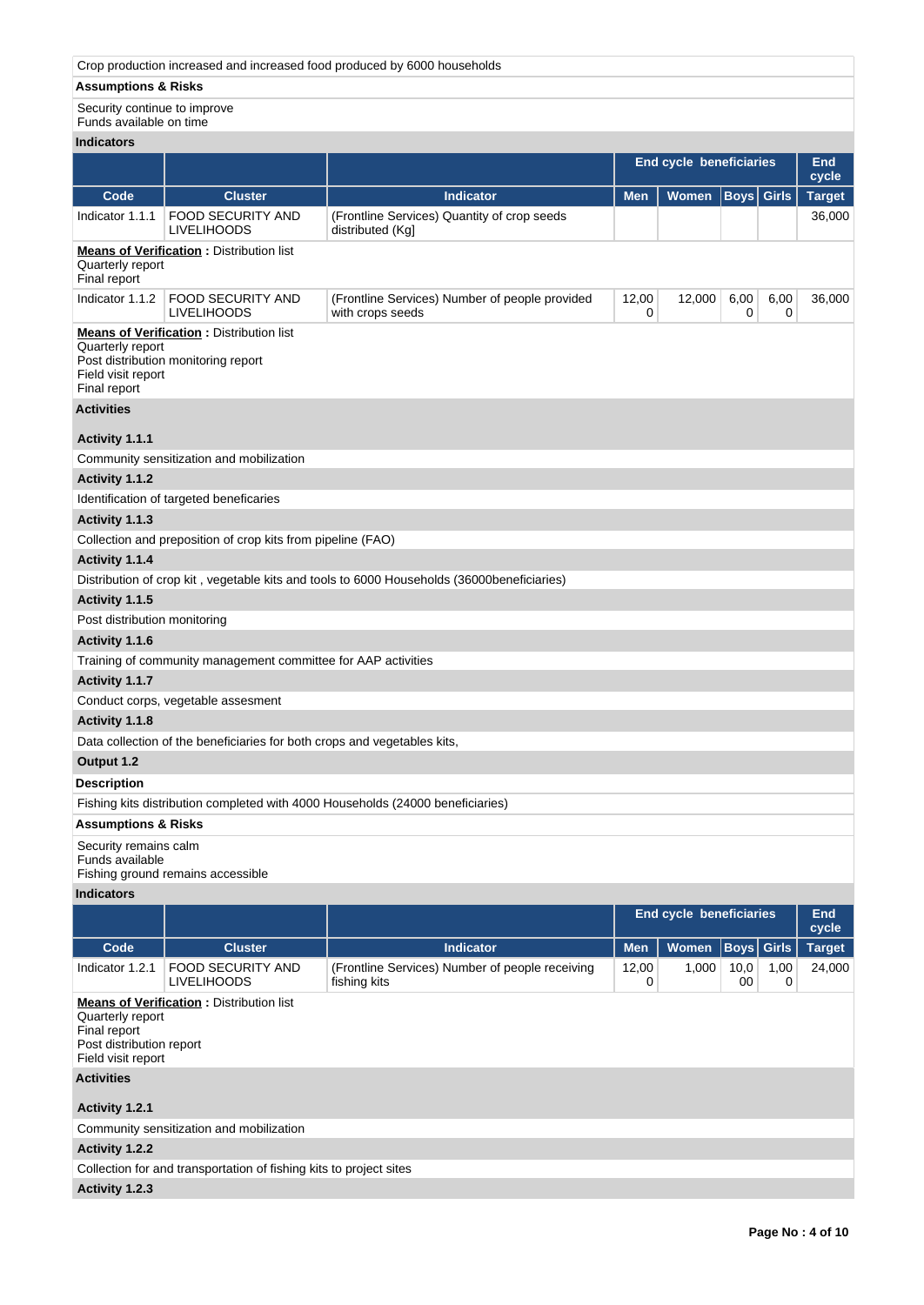### Identification of 2000Households of fisherfolks

### **Activity 1.2.4**

Distribution of fishing kits to 2000 Households

# **Activity 1.2.5**

Conduct post distribution monitoring

#### **Activity 1.2.6**

Data collection on fish catch

**Additional Targets :** Please note that the 2000 Households are not additional Households to be targeted. they are households already receiving vegetables and crop kits; hence they are receiving three kits instead of two kits

## **M & R**

## **Monitoring & Reporting plan**

COER has a a robust Monitoring and Evaluation frame work for such Emergency Response Project. COER will also have a dedicated M and E officer that will provide the M and E oversight or leadership in ensuring that project outputs are measured in a timely manner.

The M& E Team will play key role in training Enumerators and in collecting data. Very useful data or information will be collected that will enhance to measure the impact of the project. COER will use the current post distribution monitoring tool provided in the dry season intervention that is implemented. Additionally, COER will also utilize the crop assessment tools for measuring the crop harvested areas. The frequency of the data collection will be in line with the agreed workplan in that data will be collected either before or during or after the specific activities.

Regular field visit by the M and E officer and his Team will be carried out. This will enable to spot check progress , validate the information , identify implementation challenges for the attention of the Project management Team.

In terms of measuring the progress towards the results, COER with the field monitor will develop checklist that will be reported on by the field project staffs. COER will also regularly update SSHF team on assessments carried out and share both mid term reports, monitoring reports and end of project report. COER will ensure that the reports are done in a timely and efficient manner that is line with the agreement.

### **Workplan**

| <b>Activitydescription</b>                                                                                    | Year |  | 3 |   | 5                       |   |    | 8 | 9 |  |  |
|---------------------------------------------------------------------------------------------------------------|------|--|---|---|-------------------------|---|----|---|---|--|--|
| Activity 1.1.1: Community sensitization and mobilization                                                      | 2018 |  | X |   |                         |   |    |   |   |  |  |
| Activity 1.1.2: Identification of targeted beneficaries                                                       | 2018 |  | X | X |                         |   |    |   |   |  |  |
| Activity 1.1.3: Collection and preposition of crop kits from pipeline (FAO)                                   | 2018 |  | X | X |                         |   |    |   |   |  |  |
| Activity 1.1.4: Distribution of crop kit, vegetable kits and tools to 6000 Households<br>(36000beneficiaries) | 2018 |  |   | X | $\overline{\mathsf{x}}$ |   |    |   |   |  |  |
| Activity 1.1.5: Post distribution monitoring                                                                  | 2018 |  |   |   | X                       | X |    |   |   |  |  |
| Activity 1.1.6: Training of community management committee for AAP activities                                 | 2018 |  | X |   |                         |   |    |   |   |  |  |
| Activity 1.2.1: Community sensitization and mobilization                                                      | 2018 |  | X | X |                         |   |    |   |   |  |  |
| Activity 1.2.2: Collection for and transportation of fishing kits to project sites                            | 2018 |  | X | X |                         |   |    |   |   |  |  |
| Activity 1.2.3: Identification of 2000Households of fisherfolks                                               | 2018 |  |   | X |                         |   |    |   |   |  |  |
| Activity 1.2.4: Distribution of fishing kits to 2000 Households                                               | 2018 |  |   |   | X                       |   |    |   |   |  |  |
| Activity 1.2.5: Conduct post distribution monitoring                                                          | 2018 |  |   |   | X                       | X |    |   | X |  |  |
| Activity 1.2.6: Data collection on fish catch                                                                 | 2018 |  |   |   |                         | X | ΙX | X |   |  |  |

## **OTHER INFO**

### **Accountability to Affected Populations**

With regards to accountability to affected population (AAP) the community needs were assessed through interagency assessment and need assessment carried out by COER. The community need assessment was held before the inception of the FAO supported dry season. During the assessment the community need to be supported with crop seeds, vegetable seeds and fishing kits were established. In the same assessment the needs of boys, girls were considered hence the inclusion of them as direct targets.

Project management committees will be formed at Boma levels in each Payam to ensure timely flow of information.

In every activities community mobilization is a key sub activities. In such mobilization meeting, the project goal, objectives will be explained and discussion will be centered on how fairly and transparently the targeted beneficiaries will be identified and supported. The formed project management committee will later be trained about the main objective of their functions. Such as ensuring that Do no harm policy is instituted and implemented wherein if the intervention is going to create tension, discussions will held around it before ever it is implemented. If for instance by supporting fisher folks in Baggari Payam will create tension with another community, Such as Besselia , the issue will have to be discussed and the best way forward to avoid tension will be agreed upon .

#### **Implementation Plan**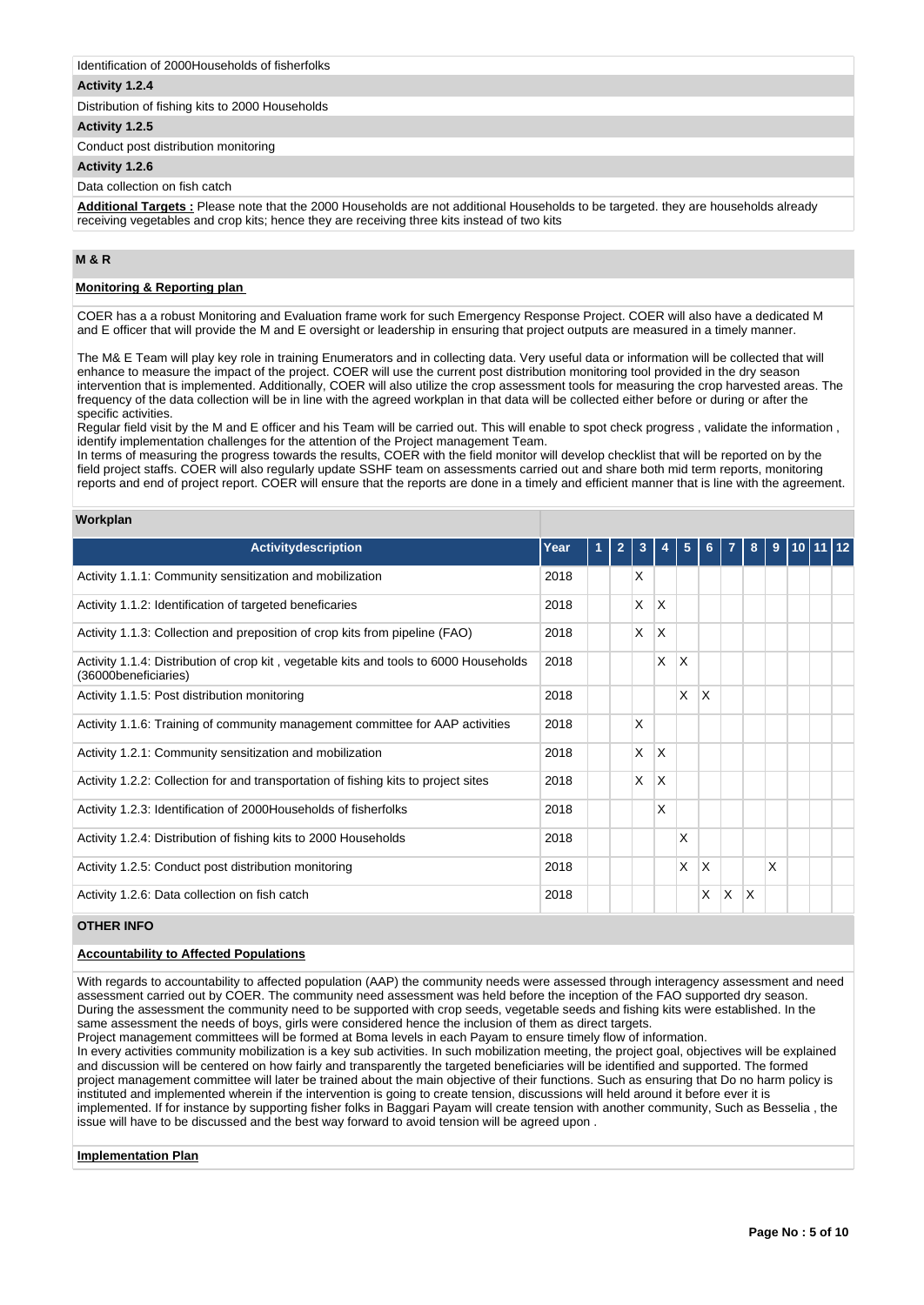The main Programmatic implementation of the crop, vegetable and fishing kits is through direct distribution. COER will receive the pipeline from FAO and directly implement the activities. COER will not subcontract the activities as they have the capacity in place to implement the project. The project Team will have direct project staffs that spend 100% of their time on the project and a support project staff team that spend some allocated time to the project. The project will have a strong monitoring and Evaluation Team that will help track progress of the project, identify challenges and recommend for quick solution to management to address the project.

In the initial phase of the project, stakeholders meetings will be held where management committee will be formed that will support the smooth implementation of the project. The project will be coordinated at different levels. At field level, all activities to implement will be coordinated with local authorities. . At state level, COER coordinate with state authorities and the Food security cluster Team. COER will continue to coordinate with other partners through the National as well as the State Food security Cluster meetings. COER will also coordinate with the SSHF secretariat by always sharing relevant information with them.

## **Coordination with other Organizations in project area**

**Name of the organization Areas/activities of collaboration and rationale** 

### **Environment Marker Of The Project**

C: High environmental impact with NO mitigation

#### **Gender Marker Of The Project**

2a-The project is designed to contribute significantly to gender equality

#### **Justify Chosen Gender Marker Code**

The project is designed to contribute significantly to Gender equality is several ways. Firstly the targeted beneficiaries are dis aggregated by Gender. the needs of the boys girls , women and men are addressed through the project intervention. Hence these categories of people will be directly targeted. In the humanitarian context analysis, gender need analysis was included. COER in addition has a gender focused person and has developed Gender policy. COER ensures that Gender issue is mainstreamed in all COER's program activities.

## **Protection Mainstreaming**

COER will form AAP Committee as a major activity. the committee will be trained to handle several issues related to gender mainstreaming, taking decision as to who should be supported so that the principles of DO No harm is implemented; the committee will be also strengthened to ensure no partiality to access assistance and services provided by COER. In essence, the incorporation of the formation and ensuring functioning of the committee will be the key backbone to address protection issues, Do not harm principle incorporation into the project

#### **Country Specific Information**

### **Safety and Security**

Wau County where the project will be implemented is currently safe . In case of deterioration of security in the area, COER will follow the strict guidance and advisory of OCHA and UNDSS that is usually shared during inter agency meeting. COER is also part of the coordination Team ; hence they will adhere to whatever decision that is taken and agreed on by the Humanitarian Team in order to protect staffs.

#### **Access**

There is currently access to all the areas where the project will be implemented. Baggari payam is the only cluster where there is an unpredictable access due to the volatility of the security situation. this is not however expected to happen this year. In case of limited access, COER will work with OCHA to advocate for access for this area. Additionally since there is ACCESS now, COER envisage to distribute early

## **BUDGET**

| Code | <b>Budget Line Description</b>                                                                                              |   | D / S Quantity Unit | cost          | <b>Duration</b><br><b>Recurran</b><br>ce | $\frac{9}{6}$<br>charged<br>to CHF | <b>Total Cost</b> |  |  |  |  |  |
|------|-----------------------------------------------------------------------------------------------------------------------------|---|---------------------|---------------|------------------------------------------|------------------------------------|-------------------|--|--|--|--|--|
|      | 1. Staff and Other Personnel Costs                                                                                          |   |                     |               |                                          |                                    |                   |  |  |  |  |  |
| 1.1  | <b>Executive Director</b>                                                                                                   | D | $\mathbf{1}$        | 3,000<br>.00  | 6                                        | 50.00                              | 9,000.00          |  |  |  |  |  |
|      | Responsible for the organization and provide oversight support to the implementation team                                   |   |                     |               |                                          |                                    |                   |  |  |  |  |  |
| 1.2  | Project Manager (Expat)                                                                                                     | D | 1                   | 4,500<br>.00. | 6                                        | 80.00                              | 21,600.00         |  |  |  |  |  |
|      | Provide Technical assistant,; supervises the distribution agents; ensure implementation of the project as per project outut |   |                     |               |                                          |                                    |                   |  |  |  |  |  |
| 1.3  | Extension/Distribution agent                                                                                                | D | $\overline{2}$      | 1,500<br>.00  | 6                                        | 100.00                             | 18,000.00         |  |  |  |  |  |
|      | Responsible for supervising and organizing Distribtion                                                                      |   |                     |               |                                          |                                    |                   |  |  |  |  |  |
| 1.4  | Volunteers (to assist in distribution and data collection                                                                   | D | 10 <sup>1</sup>     | 400.0<br>0    | 4                                        | 100.00                             | 16,000.00         |  |  |  |  |  |
|      | Assist distribution agent to distribute inputs                                                                              |   |                     |               |                                          |                                    |                   |  |  |  |  |  |
| 1.5  | Monitoring and Evaluation officer                                                                                           | S | $\mathbf{1}$        | 2,000<br>.00  | 6                                        | 50.00                              | 6,000.00          |  |  |  |  |  |
|      | Provide monitoring and Evaluation functions in the organization                                                             |   |                     |               |                                          |                                    |                   |  |  |  |  |  |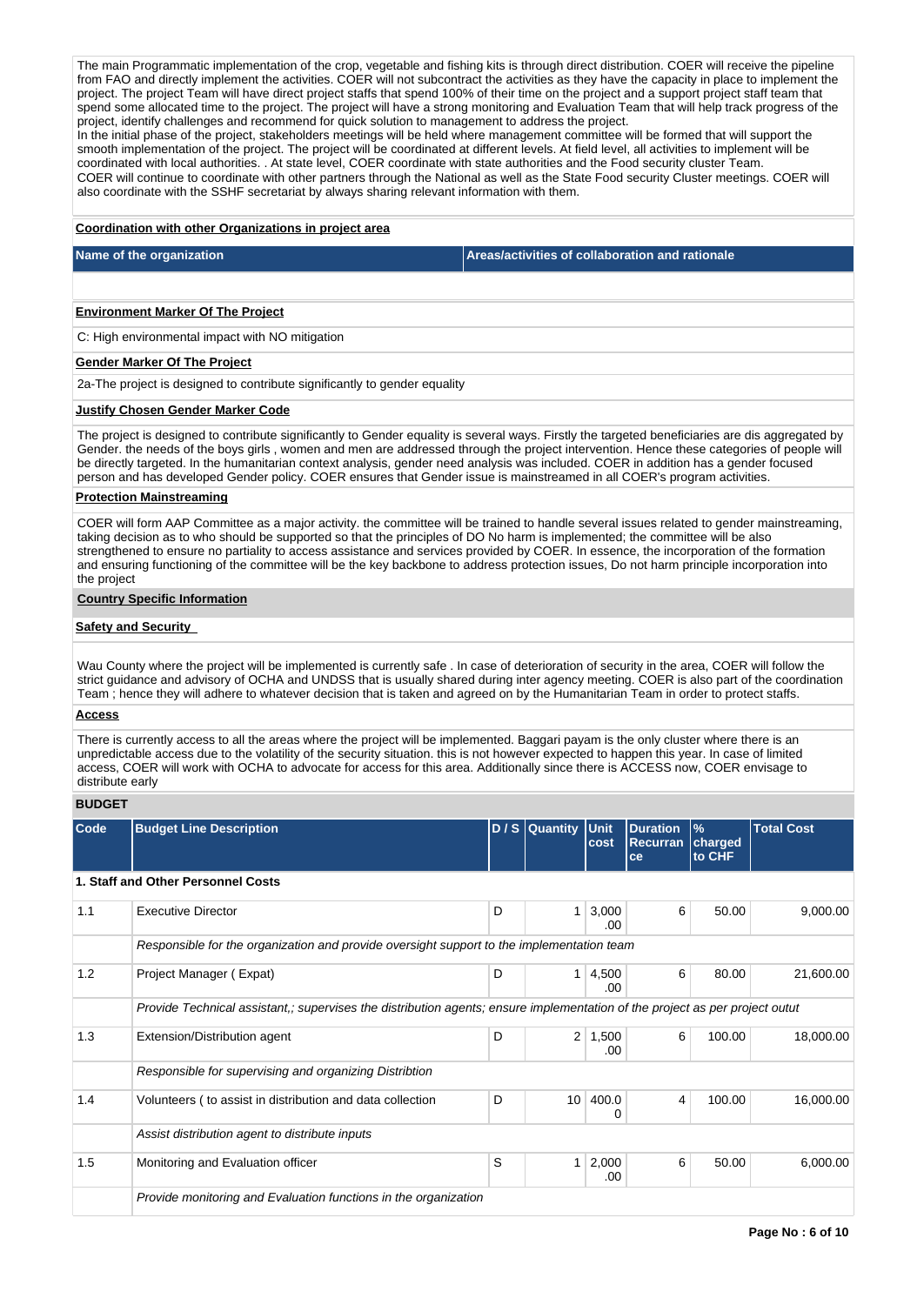| 1.6          | Finance Manager                                                                               | S           | 1 <sup>1</sup> | 1,800<br>.00     | 6              | 60.00  | 6,480.00   |
|--------------|-----------------------------------------------------------------------------------------------|-------------|----------------|------------------|----------------|--------|------------|
|              | Responsible for financial management oversight                                                |             |                |                  |                |        |            |
| 1.7          | Field finance and Admin assistant                                                             | D           |                | 1 1,000<br>.00   | 6              | 100.00 | 6,000.00   |
|              | Responsible for day to day financial transaction of the project                               |             |                |                  |                |        |            |
| 1.8          | Logistics officer                                                                             | $\mathbb S$ |                | 1   800.0<br>0   | 2              | 100.00 | 1,600.00   |
|              | Responsible for collection and preposition of inputs including facilitation of staff movement |             |                |                  |                |        |            |
| 1.9          | Procurement officer                                                                           | S           |                | 1 1,000          | $\overline{2}$ | 100.00 | 2,000.00   |
|              | responsible for procurement functions in the project                                          |             |                | .00              |                |        |            |
| 1.10         | Driver                                                                                        | D           | 1 <sup>1</sup> | 500.0            | 6              | 100.00 | 3,000.00   |
|              | responsible for driving                                                                       |             |                | 0                |                |        |            |
| 1.11         | Cleaner                                                                                       | S           |                | 4 200.0          | 6              | 100.00 | 4,800.00   |
|              |                                                                                               |             |                | 0                |                |        |            |
|              | Responsible for cleaning of the office premises                                               |             |                |                  |                |        |            |
| 1.12         | Security Gurad                                                                                | S           |                | 4 200.0<br>0     | 6              | 100.00 | 4,800.00   |
|              | Safegiards and protect staffs and organization assets                                         |             |                |                  |                |        |            |
| 1.13         | Monitoring and Evaluation assistant                                                           | D           |                | 3   1,000<br>.00 | 6              | 100.00 | 18,000.00  |
|              | To support with data collection for key project outputs and indicator                         |             |                |                  |                |        |            |
|              | <b>Section Total</b>                                                                          |             |                |                  |                |        | 117,280.00 |
|              | 2. Supplies, Commodities, Materials                                                           |             |                |                  |                |        |            |
| 2.1          | <b>Stationeries</b>                                                                           | D           | 1 <sup>1</sup> | 300.0<br>0       | 5              | 100.00 | 1,500.00   |
|              | for Juba and field office                                                                     |             |                |                  |                |        |            |
| 2.2          | Token cards                                                                                   | D           | 9000           | 0.50             | 1              | 100.00 | 4,500.00   |
|              | for beneficiary isdentification                                                               |             |                |                  |                |        |            |
| 2.3          | <b>Tshirts</b>                                                                                | D           |                | 500 15.00        |                | 100.00 | 7,500.00   |
|              | To ensure visibility in each of the 5 payams                                                  |             |                |                  |                |        |            |
| 2.4          | caps                                                                                          | D           |                | 500 10.00        | $\mathbf{1}$   | 100.00 | 5,000.00   |
|              | To ensure visibility in each of the 5 payams                                                  |             |                |                  |                |        |            |
| 2.5          | Banner                                                                                        | D           |                | 6 50.00          | $\mathbf{1}$   | 100.00 | 300.00     |
|              | To ensure visibility                                                                          |             |                |                  |                |        |            |
| 2.6          | posters                                                                                       | D           | 700            | 2.00             | $\mathbf{1}$   | 100.00 | 1,400.00   |
|              | To aid distribution                                                                           |             |                |                  |                |        |            |
| 2.7          | Distribution list booklet                                                                     | D           | 100            | 2.00             | $\mathbf{1}$   | 100.00 | 200.00     |
|              | To enlist beneficaries                                                                        |             |                |                  |                |        |            |
| 2.8          | Printer catridges                                                                             | $\mathbb S$ | $\sqrt{5}$     | 1.00             | 100            | 100.00 | 500.00     |
|              | For office use                                                                                |             |                |                  |                |        |            |
|              | <b>Section Total</b>                                                                          |             |                |                  |                |        | 20,900.00  |
| 3. Equipment |                                                                                               |             |                |                  |                |        |            |
| 3.1          | Lap top                                                                                       | S           |                | 3 700.0          | 1              | 100.00 | 2,100.00   |
|              |                                                                                               |             |                | 0                |                |        |            |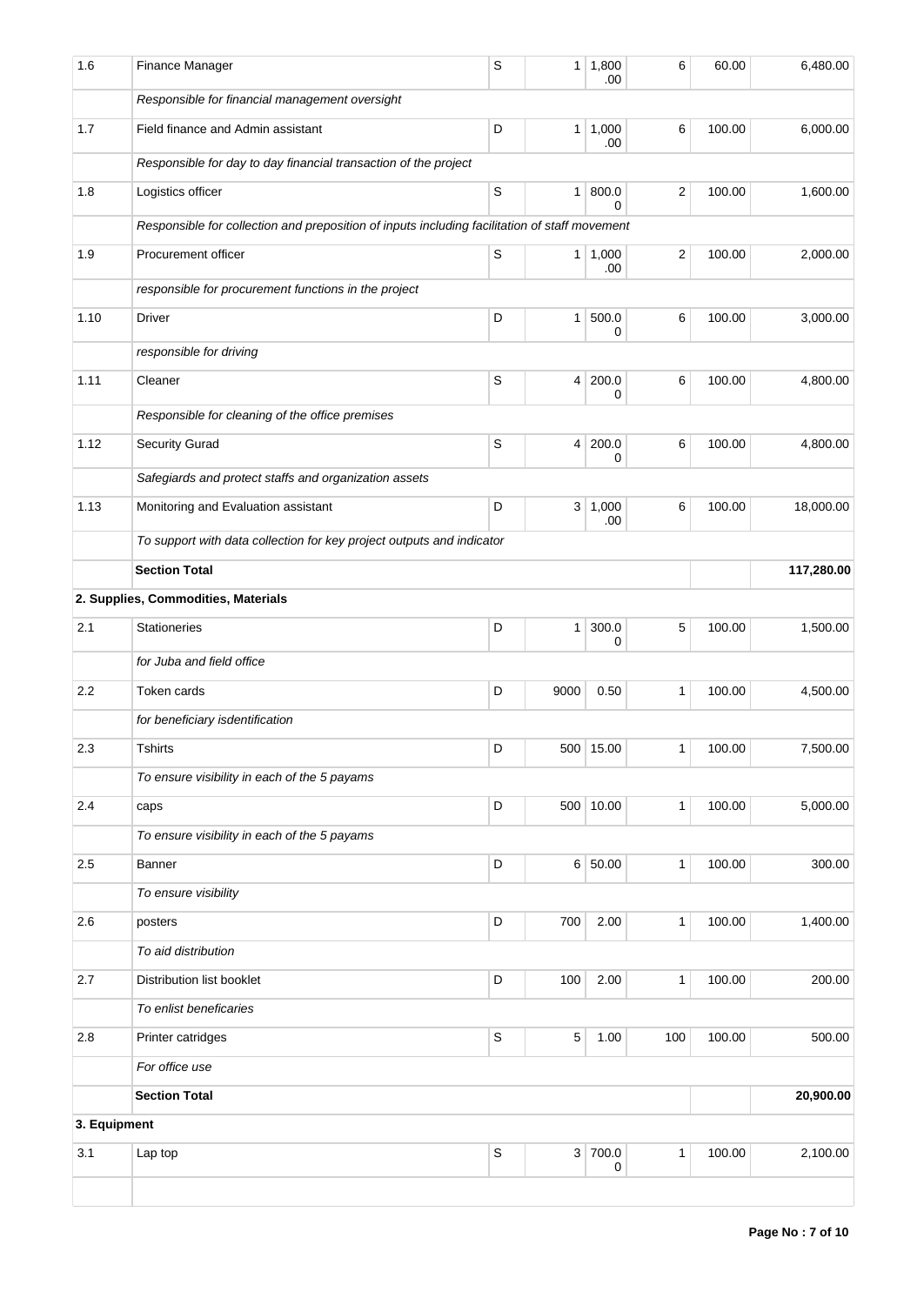| 3.2       | Laser jet 'printer                                                              | S           | $\overline{2}$ | 1,000<br>.00 | 1            | 100.00      | 2,000.00  |
|-----------|---------------------------------------------------------------------------------|-------------|----------------|--------------|--------------|-------------|-----------|
|           |                                                                                 |             |                |              |              |             |           |
| 3.3       | Camera                                                                          | S           | $\overline{4}$ | 300.0<br>0   | $\mathbf{1}$ | 100.00      | 1,200.00  |
| 3.4       | Thuraya Phone                                                                   | $\mathsf S$ |                | 3   1,000    | $\mathbf{1}$ | 100.00      | 3,000.00  |
|           |                                                                                 |             |                | .00          |              |             |           |
| 3.5       | Generator- 15KVA                                                                | $\mathsf S$ | $\mathbf{1}$   | 6,000<br>.00 | $\mathbf{1}$ | 100.00      | 6,000.00  |
|           | FOR WAU AND JUBA OFFICE                                                         |             |                |              |              |             |           |
| 3.6       | Solar unit                                                                      | $\mathsf S$ | $\mathbf{1}$   | 900.0<br>0   | $\mathbf{1}$ | 100.00      | 900.00    |
|           | for Baggari field office                                                        |             |                |              |              |             |           |
|           | <b>Section Total</b>                                                            |             |                |              |              |             | 15,200.00 |
|           | 4. Contractual Services                                                         |             |                |              |              |             |           |
| 4.1       | Transportation of input Juba to field                                           | D           | 10000          | 4.50         | $\mathbf{1}$ | 100.00      | 45,000.00 |
|           | per kit (inclusive of loading and offloading)                                   |             |                |              |              |             |           |
| 4.2       | Internal transportation of inputs from Wau to various payams in D<br>Wau county |             | 10000          | 2.50         | $\mathbf{1}$ | 100.00      | 25,000.00 |
|           | per kit (inclusive of loading and offloading)                                   |             |                |              |              |             |           |
|           | <b>Section Total</b>                                                            |             |                |              |              |             | 70,000.00 |
| 5. Travel |                                                                                 |             |                |              |              |             |           |
| 5.1       | UNHAS travel to the field                                                       | $\mathsf S$ | $\mathbf{1}$   | 540.0<br>0   | 6            | 100.00      | 3,240.00  |
|           |                                                                                 |             |                |              |              |             |           |
| 5.2       | Internal travel cost                                                            | $\mathsf S$ | 2 <sup>1</sup> | 300.0<br>0   | 6            | 100.00      | 3,600.00  |
| 5.3       | <b>DSA</b>                                                                      | S           | 8 <sup>1</sup> | 50.00        | 6            | 100.00      | 2,400.00  |
|           |                                                                                 |             |                |              |              |             |           |
|           | <b>Section Total</b>                                                            |             |                |              |              |             | 9,240.00  |
|           | 6. Transfers and Grants to Counterparts                                         |             |                |              |              |             |           |
| <b>NA</b> | <b>NA</b>                                                                       | <b>NA</b>   | $\mathsf 0$    | 0.00         | $\mathbf 0$  | $\mathbf 0$ | 0.00      |
|           | <b>NA</b>                                                                       |             |                |              |              |             |           |
|           | <b>Section Total</b>                                                            |             |                |              |              |             | 0.00      |
|           | 7. General Operating and Other Direct Costs                                     |             |                |              |              |             |           |
| 7.1       | Airtime for thuray phone                                                        | S           |                | 3 100.0<br>0 | $\,6$        | 100.00      | 1,800.00  |
|           |                                                                                 |             |                |              |              |             |           |
| 7.2       | Airtime for GSM phones                                                          | S           |                | 8 100.0<br>0 | $\,6$        | 100.00      | 4,800.00  |
| 7.3       | Internet subscription charges                                                   | S           | 1              | 246.0<br>0   | $\,6\,$      | 100.00      | 1,476.00  |
|           |                                                                                 |             |                |              |              |             |           |
| 7.4       | Fuel for generator and vehicle                                                  | $\mathsf S$ | 400            | 3.00         | 6            | 100.00      | 7,200.00  |
|           |                                                                                 |             |                |              |              |             |           |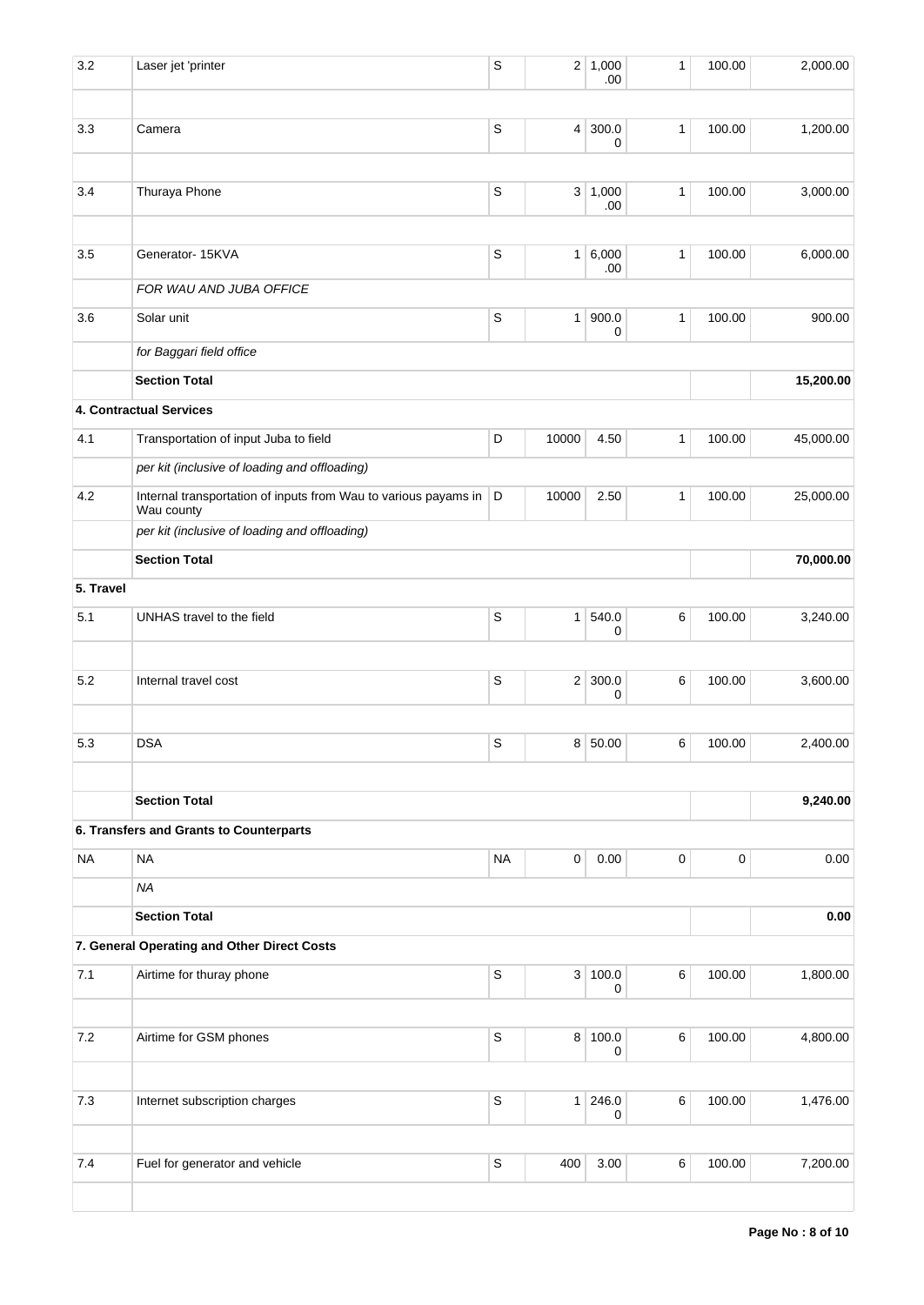| 7.6               | Spare part for vehicle and generator                                                         |                                |                                                               | S           |                         | 2 100.0<br>0          | 6 | 100.00               | 1,200.00   |
|-------------------|----------------------------------------------------------------------------------------------|--------------------------------|---------------------------------------------------------------|-------------|-------------------------|-----------------------|---|----------------------|------------|
|                   |                                                                                              |                                |                                                               |             |                         |                       |   |                      |            |
| 7.7               | Office utilities cost                                                                        |                                |                                                               | S           | 1                       | 200.0<br>0            | 6 | 100.00               | 1,200.00   |
| 7.8               | Office tables and chairs (set)                                                               |                                |                                                               | s           |                         | 8 500.0               | 1 | 100.00               | 4,000.00   |
|                   |                                                                                              |                                |                                                               |             |                         | 0                     |   |                      |            |
| 7.9               | Cleaning dtergents                                                                           |                                |                                                               | $\mathsf S$ | 1 <sup>1</sup>          | 100.0<br>0            | 6 | 100.00               | 600.00     |
| 7.10              | Office Rent                                                                                  |                                |                                                               | S           |                         | $2 \mid 1,200$<br>.00 | 6 | 100.00               | 14,400.00  |
|                   | Wau and Juba office                                                                          |                                |                                                               |             |                         |                       |   |                      |            |
| 7.11              | Cost of refreshment for Community mobilization and<br>sensitization meeting                  |                                |                                                               | D           |                         | 500 10.00             | 1 | 100.00               | 5,000.00   |
|                   | At least 5 major mobilization meeting will be held where minimum of 100 people are to attend |                                |                                                               |             |                         |                       |   |                      |            |
| 7.12              | Cost of refreshment, hall hire for Committee management<br>formation meeeting                |                                |                                                               | D           |                         | 75 10.00              | 2 | 100.00               | 1,500.00   |
| 7.13              | Training posters - 3000 pcs                                                                  |                                |                                                               | D           | 3000                    | 1.00                  | 1 | 100.00               | 3,000.00   |
|                   | On accountability to affected population, gender mainstreaming, do no harm                   |                                |                                                               |             |                         |                       |   |                      |            |
| 7.14              | Temporal storage cost of inputs                                                              |                                |                                                               | D           | 376.4                   | 1.00                  | 1 | 100.00               | 376.40     |
|                   | for less than 2 weeks                                                                        |                                |                                                               |             |                         |                       |   |                      |            |
|                   | <b>Section Total</b>                                                                         |                                |                                                               |             |                         |                       |   |                      | 47,752.40  |
| <b>SubTotal</b>   |                                                                                              |                                |                                                               |             | 35,247.4<br>$\mathbf 0$ |                       |   |                      | 280,372.40 |
| Direct            |                                                                                              |                                |                                                               |             |                         |                       |   |                      | 191,876.40 |
| Support           |                                                                                              |                                |                                                               |             |                         |                       |   |                      | 88,496.00  |
| <b>PSC Cost</b>   |                                                                                              |                                |                                                               |             |                         |                       |   |                      |            |
|                   | <b>PSC Cost Percent</b>                                                                      |                                |                                                               |             |                         |                       |   |                      | 7.00       |
| <b>PSC Amount</b> |                                                                                              |                                |                                                               |             |                         |                       |   |                      | 19,626.07  |
| <b>Total Cost</b> |                                                                                              |                                |                                                               |             |                         |                       |   |                      | 299,998.47 |
|                   | <b>Project Locations</b>                                                                     |                                |                                                               |             |                         |                       |   |                      |            |
|                   | Location                                                                                     | <b>Estimated</b><br>percentage | <b>Estimated number of beneficiaries</b><br>for each location |             |                         |                       |   | <b>Activity Name</b> |            |

| <b>Location</b>               | <b>Estimated</b><br>percentage<br>of budget<br>for each<br><b>location</b> | l Estimated number of beneficiaries_<br>for each location |                                    |  |       | <b>Activity Name</b> |
|-------------------------------|----------------------------------------------------------------------------|-----------------------------------------------------------|------------------------------------|--|-------|----------------------|
|                               |                                                                            |                                                           | Men   Women   Boys   Girls   Total |  |       |                      |
| Western Bahr el Ghazal -> Wau |                                                                            | 100 20,00                                                 | 20,000 10,00 10,00                 |  | 60.00 |                      |

# **Documents**

| <b>Category Name</b>                | Document Description                                           |
|-------------------------------------|----------------------------------------------------------------|
| <b>Project Supporting Documents</b> | SOUTH SUDAN Food Security Outlook 102017 (3).pdf               |
| <b>Project Supporting Documents</b> | CropWatch_CFSAM_Executive_2pager_2017_15 Feb<br>2018 FINAL.pdf |